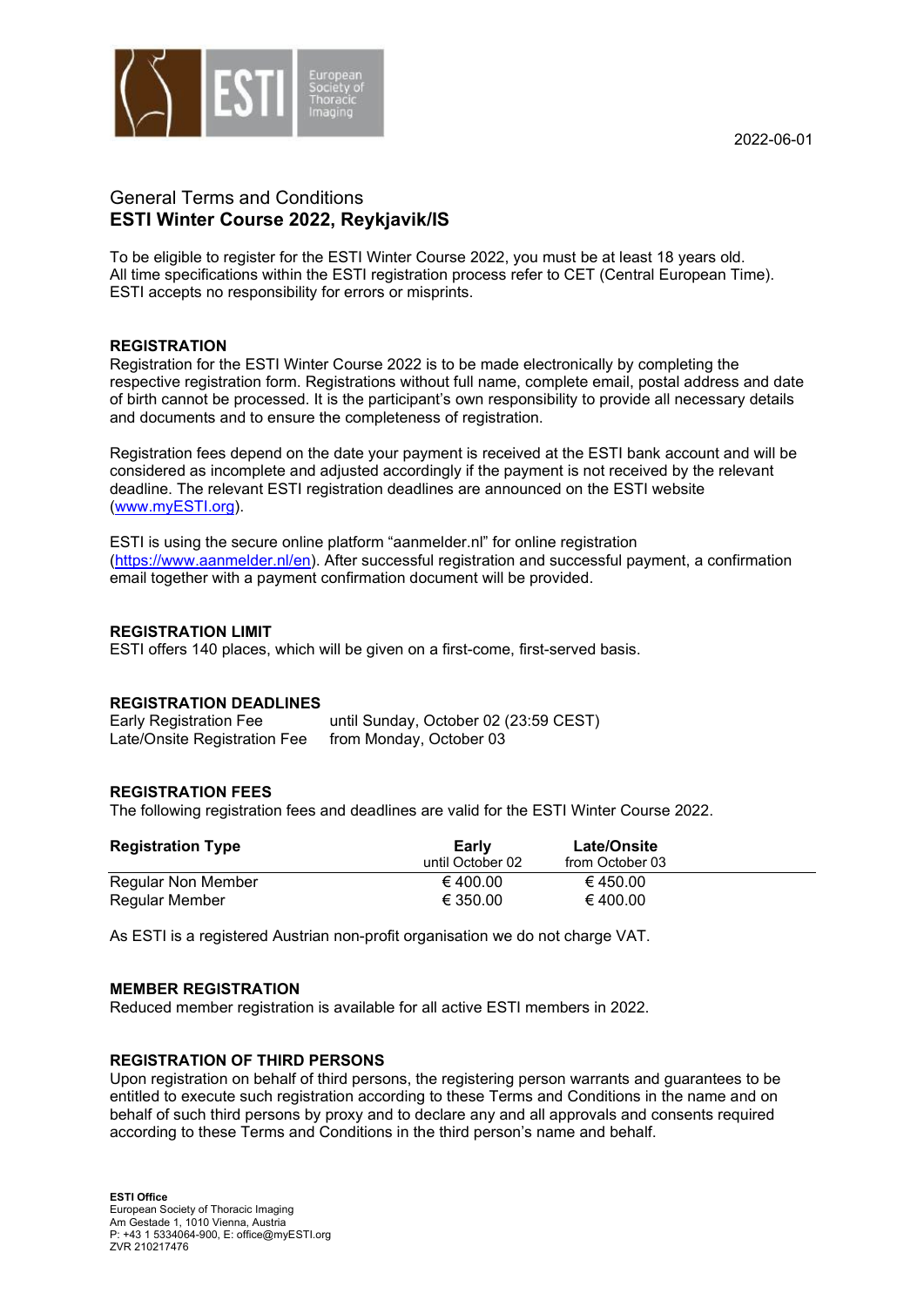

# **PAYMENT**

Payment of the registration fee can be made by credit card (VISA or MasterCard) only. No other payment method will be accepted. Upon receipt of the payment, a payment confirmation will be issued and sent via email.

# **CANCELLATION POLICY FOR PARTICIPANTS**

In case of cancellation more than 30 days prior to the course, 75% of the registration fee will be refunded after the course. A cancellation less than 30 days prior to the course will not result in a refund. All cancellations have to be done in writing and sent to the ESTI Office at [office@myESTI.org.](mailto:office@myESTI.org)

# **RIGHT OF WITHDRAWAL**

Participants being consumers and entering into the contract with ESTI in their own name and own behalf have the right to withdraw from a contract within 14 days without giving any reasons. This 14 day withdrawal period begins on the day the contract is concluded. With regard to participants whose participation fee is borne by a third party and such third party entering into the contract with ESTI not being a consumer itself, no right of withdrawal is granted.

In order to exercise the right of withdrawal, such participant must inform ESTI, Am Gestade 1, 1010 Vienna, Austria, (email: [office@myESTI.org\)](mailto:office@myESTI.org), by means of a clear statement of the decision to withdraw from the contract. The withdrawal period is respected if such participant sends his declaration of withdrawal within the withdrawal period, whereby the following sample form can be used (but not necessarily).

Such participant may download the sample form from: [https://www.myesti.org/content](https://www.myesti.org/content-esti/uploads/ESTI-WC-2022-Withdrawal-Form.pdf)[esti/uploads/ESTI-WC-2022-Withdrawal-Form.pdf](https://www.myesti.org/content-esti/uploads/ESTI-WC-2022-Withdrawal-Form.pdf)

Withdrawal form: (Sample) To: ESTI - European Society of Thoracic Imaging Am Gestade 1, 1010 Vienna Austria (email: [office@myESTI.org\)](mailto:office@myESTI.org) I hereby revoke the contract concluded by me for the participation in the ESTI Winter Course 2022. Contract concluded on (date): Name of the participant: Address of the participant: Signature of the participant (only when notified on paper): Date:

#### Consequences of the cancellation

If such participant withdraws from this contract, ESTI will refund to such participant any payments ESTI has received from him without delay and at the latest within fourteen days from the date on which ESTI received notice of the cancellation of this contract. The refund is including eventual delivery costs (except for the additional costs arising from choosing a different type of delivery by the user than the cheapest standard delivery ESTI offers). For the repayment, ESTI uses the same payment method that such participant selected in the original transaction, unless otherwise agreed with the participant; ESTI will not charge such participant any fees for this repayment. After cancellation the respective service cannot be accessed.

#### **POSTPONEMENT, RELOCATION, CONVERSION, REDUCTION**

In the event that it is judged advisable or necessary to have the ESTI Winter Course 2022 postponed, to have the location changed or to have the ESTI Winter Course 2022 converted to an online meeting or closed early due to events beyond the control of ESTI (e.g. cancellation of flights, strikes, natural disasters, epidemics, pandemics, travel bans, official orders, closure of the event centre, etc.) ESTI

**ESTI Office** European Society of Thoracic Imaging Am Gestade 1, 1010 Vienna, Austria P: +43 1 5334064-900, E: office@myESTI.org ZVR 210217476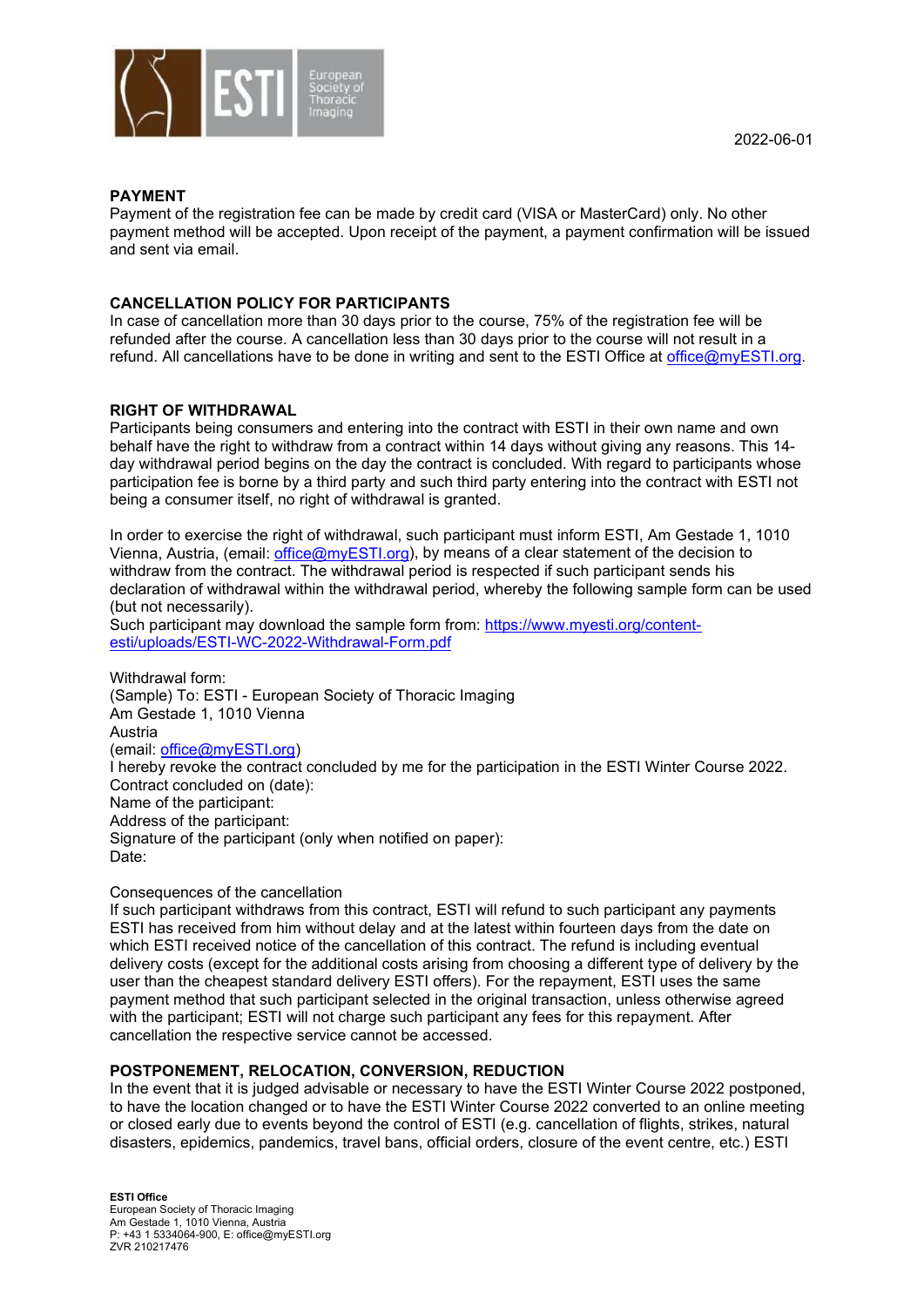

shall not be obliged to any refunds. In such event, the obligation of ESTI shall be restricted to take reasonable efforts to relocate the ESTI Winter Course 2022 for no more than seven months from the original finish date. In the event of a relocation or postponement or conversion to an online event of the ESTI Winter Course 2022, the contract partner of ESTI shall remain entitled to participate at the ESTI Winter Course 2022 at the new date and/or the new site and/or online under the same terms and conditions. In such event, ESTI will not be liable for any damage or loss incurred by their contract partner. If, for any reason, it becomes impossible to hold the ESTI Winter Course 2022 within the deadline of seven months, ESTI will refund to the contract partner the sum paid, deducting the price for services still available (eg. online participation) and the expenses already incurred in preparations of the ESTI Winter Course 2022 on a pro rate base according to the percentage determined and disclosed by ESTI.

**SCOPE OF THE ESTI WINTER COURSE 2022 AND COVID-19 RELATED RESTRICTIONS** The ESTI Winter Course 2022 will be held onsite in Reykjavik, Iceland.

The registration fee paid for the participation in the ESTI Winter Course 2022 shall entitle the participant to participate in the onsite event in Reykjavik, Iceland.

If, for any reason, holding the ESTI Winter Course 2022 onsite in Reykjavik, Iceland, becomes impossible due to reasons of force majeure, including but not limited to blackout, strikes, natural disasters, pandemics, epidemics, government regulations, internet failure, hacker attack, ESTI shall be entitled to cancel the meeting. Cancelling the ESTI Winter Course 2022 shall entitle the participant to a refund of participation fee already paid or a pre-paid registration ticket for 2023.

If, for any reason, including but not limited to government regulations, access to the course venue where the onsite ESTI Winter Course 2022 is supposed to be staged is limited to a certain number of persons, only the number of persons permitted shall be granted access to the course venue. The selection shall be made after the time of registration. Upon the permitted number of persons being reached, ESTI shall have the right to deny access to further participants. In such case, ESTI shall publish the number of persons permitted and the deadline until which registrations shall be entitled to access to the course venue on its website www.myESTI.org in due time. Not being granted access to the course venue shall not entitle the participant to any refund of participation fee already paid. In order to avoid the spread of COVID-19, ESTI shall be entitled to restrict access to the course venue where the onsite ESTI Winter Course 2022 is supposed to be staged as well as to any other premises where events in the course of the ESTI Winter Course 2022 shall be held to persons fully and duly vaccinated against COVID-19. The respective requirements to prove such vaccination may be subject to government regulations and will be published on the ESTI website [www.myESTI.org](http://www.myesti.orgi/) in due time.

ESTI shall be entitled to request the upload of a certificate of vaccination against COVID-19 upon registration and to restrict participation of those not having uploaded such certificate of vaccination.

#### **NAME CHANGES**

Name changes will be treated like the cancellation of one registration and the new registration of another participant. New registration and payment are required.

#### **BADGES AND SAFETY**

The safety of all course delegates and participants is of utmost importance to ESTI. Security measures and precautions at the ESTI Winter Course venue have been tightened to ensure maximum security for all attendees.

Badges must be worn visibly on the meeting grounds at all times. ESTI reserves the right for staff to check participants' identification upon admission to and/or inside the meeting venue.